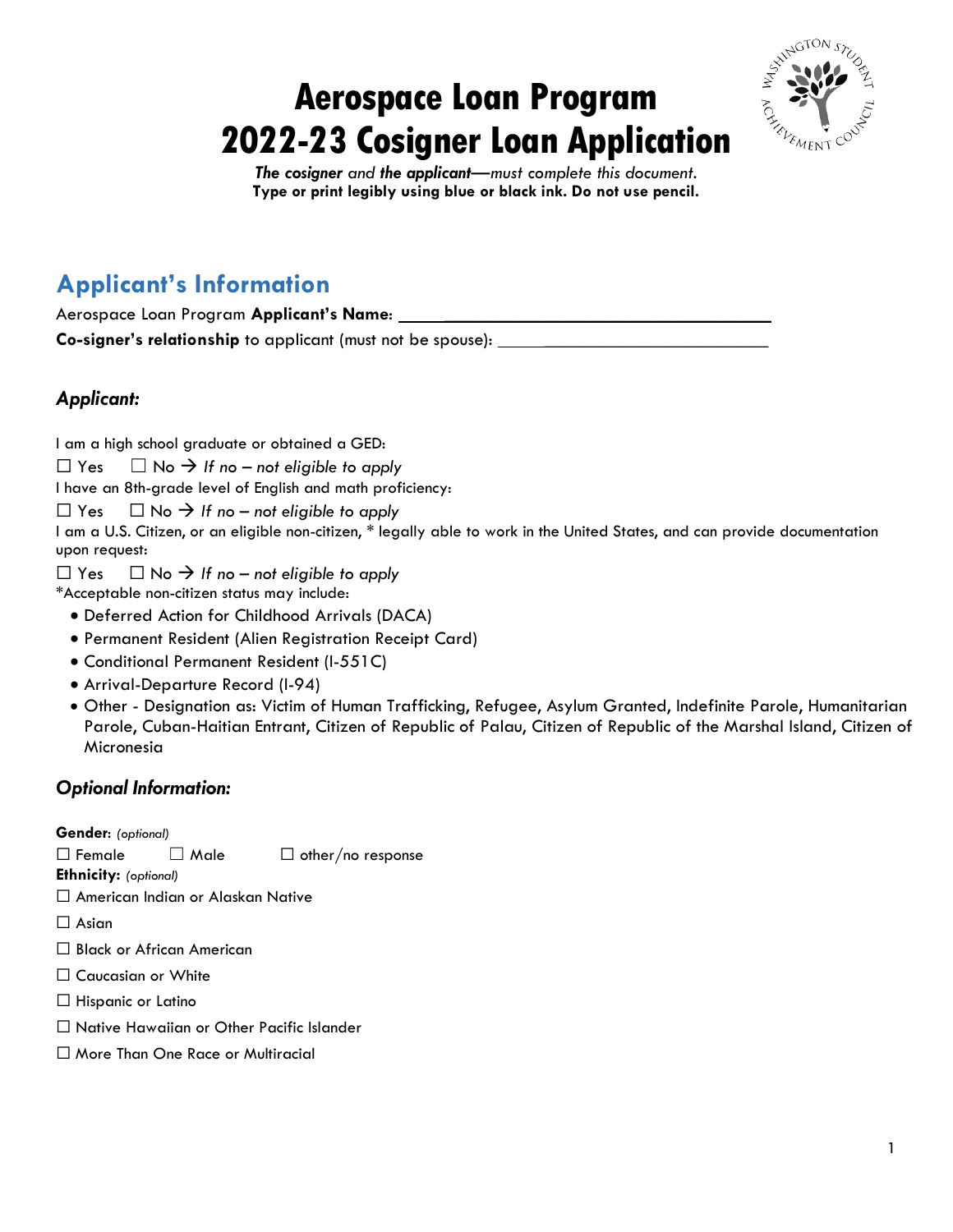## **Contact Information**

Provide two contacts with addresses different from your own **and** different from each other who will always know your current address. The first contact should be a relative, if possible, but neither contact can be a spouse.

#### **Contact One:**

| Last Name (Legal)                 |  |
|-----------------------------------|--|
| <b>First Name</b>                 |  |
| <b>Middle Initial</b>             |  |
| <b>Permanent Address (Street)</b> |  |
| City, State, Zip                  |  |
| Area Code/Telephone               |  |
| <b>Relationship to Applicant</b>  |  |
| <b>Email Address</b>              |  |
|                                   |  |

#### **Contact Two:**

| <b>First Name</b>                 |                                                         |
|-----------------------------------|---------------------------------------------------------|
| <b>Middle Initial</b>             |                                                         |
| <b>Permanent Address (Street)</b> | <u> 1989 - Andrea State Barbara, política establece</u> |
| City, State, Zip                  |                                                         |
| <b>Area Code/Telephone</b>        |                                                         |
| <b>Relationship to Applicant</b>  |                                                         |
| <b>Email Address</b>              |                                                         |